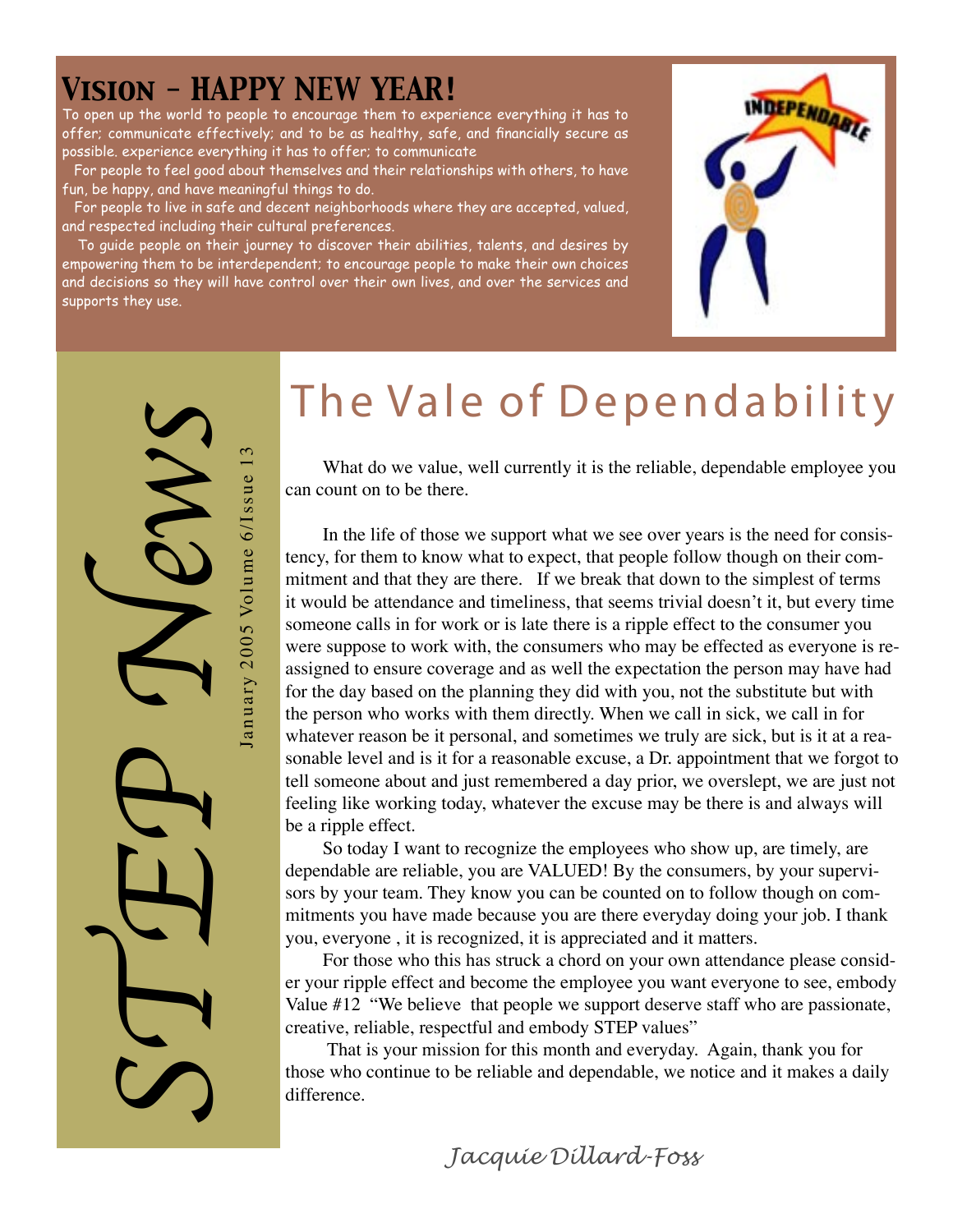## **STEP STAR**



Personal Attendants- Thank-you to all who showed up for the first PA Advisory Committee meeting. There were a lot of important issues discussed because you took the time and effort to be there.

Sam Holden and Christy Schoneman:-Thanks for making the meeting with Alex and his family run smoothly

Angela Olson:- Thanks for all of the team work, dedication and passion you have shown in your ILS position. We will miss you in the ILS Unit!

Mike Kelley:-Thank you for being so dedicated and observant with your folks. I am sure Romilda appreciates all you have done for her.

Charlene Beck:-Thanks for always being so flexible.

Diane Benton- I know the next few months will be tough for you and Kim, but I am sure she appreciates all of your concern and dedication. I know we do!

Doug Findlay- Way to be creative with a touchy situation at Gary and Dee's. Thanks for thinking outside the box!

June Klock: Thanks for just going with the flow with Casey. I appreci- ate the flexibility and calmness you have shown through this.

Michelle Armstrong and Christy Schoneman and Jaimie Dillard: Thanks for all of the support you have given to Scott Aamold.

Stephanie Tate and Melani Rogers: Thanks for taking up while Gloria has 'been sick.

Jason Skinner: Thank you for your ongoing study habits with Osca $\begin{array}{c} \rule{0pt}{1em} \text{---} \end{array}$ he could pass his permit test.

Jude de la concepcion: Thanks for all the support and dedication you have shown with Kenny.

Thank you- Charlene, Bonnie and Ayren for helping prepare for open enrollment. Patti D appreciates your willing assistance more than you know!

Dorothy Tyler- for making Jason's house into a home!

Carl Weidman and Mike Partee-for helping with Thurston move.

Tammy Smith -for all your extra effort with Debbie.

Derrell Beaty -for your good communication.

Zipporah Gaines- for your flexibility and continued support to our cli- ents.

Lakiya Lowe- for being so reliable and doing a great job with your cli-<br>ents

Steve Austin -for helping make it a smooth transition with your new roommate.

Wendel D.- for filling in whenever needed and doing such an awesome job!

Mason Leleand and Rich Faringer -for their tremendous support!

Sheryl Jones- for being so flexible!

Ayren thanks-everyone who updated and turned in the facesheets. This helps a lot

Jacquie Dillard-Foss - Thank-you for putting together the evening for teambuilding. All had fun and are very appreciative!

*Jimmy Richards would like to thank all who contributed to the baskets for Christ- mas ! Jimmy had a wonderful dinner. Thank-you, very much!*

"If we are facing in the right direction, all we have to

do is keep on walking."

### Happy **Birthday**

RANA CLOYD 2/1 KATHARINA HECKLEY 2/1 SHIRLEY QUICK 2/3 BRENT COGSWELL 2/3 MELANI ROGERS 2/3 JEFFREY SEVALL 2/4 DAVID GEHRI 2/4 HOLLY AHRENS 2/5 NIKI DAVIS 2/5 GEORGE BASQUEZ 2/5 HEIDI SKINNER 2/5 KENYON CAHILL 2/5 SHELLY PINA 2/6 REBECCA RICHARDSON 2/6 DEANA WOREL 2/7 RICK HODGKINS 2/7 CLAYTON HIBBEN 2/7 CAROL MACK 2/8 BARRY KREMS 2/9 JAMES FOX 2/13 MARISKA BRINKLEY 2/13 HEATHER CAMPBELL 2/13 THURSTON MILLER 2/15 ROMITESH MAHARAJ 2/15 ROY COGSWELL 2/16 JACQUELINE TENNY 2/16 DESLIN MALONE 2/18 ALEXANDRE SILVA 2/19 MICHAEL BACHMAN 2/21 JERRY HADLEY 2/24 CYNTHIA ALLEN 2/25 NANCY CLYDE 2/25 THERESA GROSSKOPF 2/25 CAREY BAXTER 2/25

MACIAS MARC 2/27 DIONNE NIXON 2/28 HEATHER STRELLA 2/26 STEPHEN LEWIS 2/26

**MAY YOU HAVE MANY, MANY MORE!**



E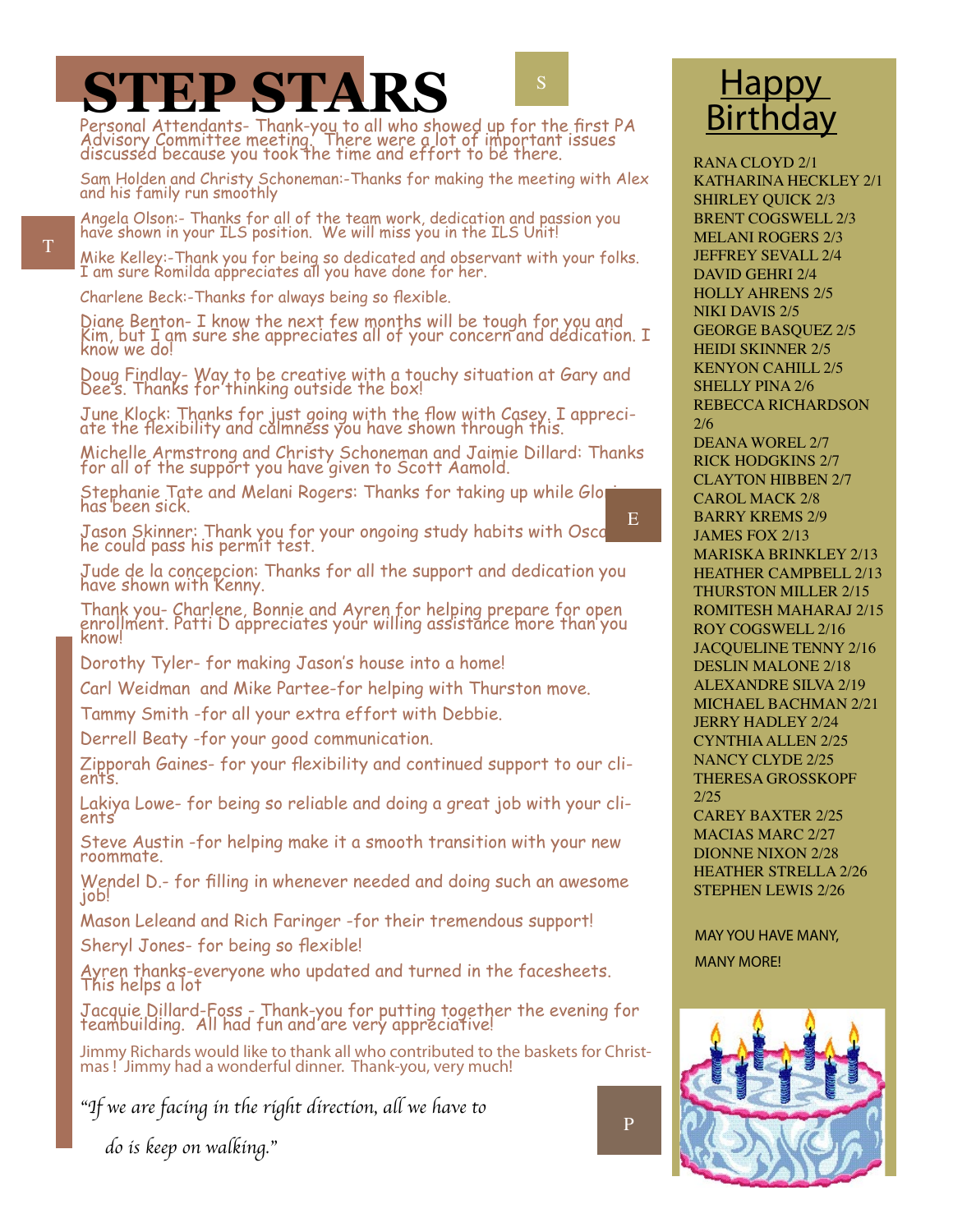### S Human Resources **OUT OF PAYROLL**

 *Make sure your SOCIAL SECURITY NUMBERS and ADDRESSES are correct on your pay stub At the end of the month your W-2's will be sent out in the mail. Thank-you*

*ROBIN MCGURRAN*

*The Open Orientation had a great turnout and Patti Dixon, along with STEP would like to say thankyou to all who attended and assisted.* 

*Your participation and interest are greatly appreciated!*

Human Resources

# REMINDER:

 *All forms for insurance are due to Patti Dixon by 12:00 noon on February 28th!* 

T

E

*We want to ensure a smooth transition. Your follow through is greatly appreciated!*

Policy Review:

### *Change of Information on page 4-3 of your handbook.*

*"Employees are responsible for notifying, in writing, the Human Resource Department of any changes in: address, phone, marital status, etc…" Tax forms will be mailed out this month, please make sure you have filled out a change of address form if you have moved in order to avoid any delays.*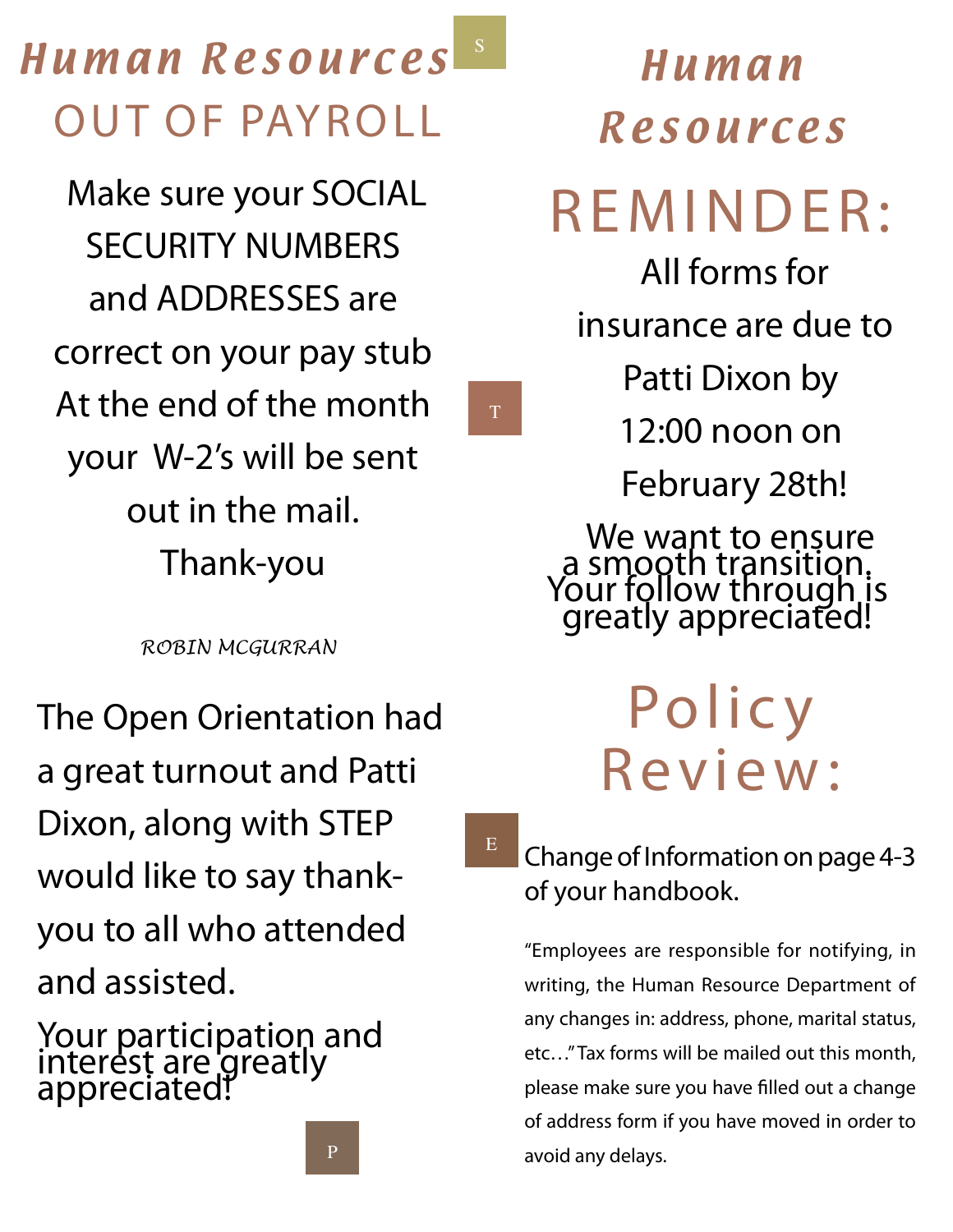## SLS-HEARING SALS Day Program

 *The Hearing SLS unit is working hard to train new coordinators. We would like to welcome Angela Olsen as she makes her move from ILS to our unit. We also welcome Lucy Ferguson and Jamie Young. Our unit also wishes to express congratulations to the other two recipients of the PA of the Year Award: Patricia Lee and Nicole Kitchen. Thanks for all your hard work! Our client of the year award went to Leigh Penny. Congratulations Leigh. We are sad to see William Marks move over to the ILS unit but we wish him well in his new position.*We want to remind everyone that there is a PA training on March 14 from 9:30-11:30 at the STEP office.

## SLS- Deaf

 *First of all, we want to say Happy New year of 2005. Our unit have made a committment to come together and assist our consumers in becoming more successful with their independent abilities. We want to say thanks to those of you who attended PA committee last month. It had shown that you are motivated to participate and wanted to work as a team to make our SLS unit successful. Keep it up! We want to give a warm welcome to some of our new PA's and we want you to feel free to introduce yourselves to them.* 

#### Reminder:

 **there is PA meeting this coming February, but we will make an announcement of date and time as soon as possible. Keep up with all your good work.** 

> **Thanks!** *DIANA MILLER*

P



S

T

Next STEP

 *Yup!!! You ask for it, you got it! It's Snow Time Again!*



 *Come Join Joe's Joint and ETC As we explore the beauty of Bear Valley February 11-13-05 \$175*  **Includes: •Two night stay at ETC's winter cabin**

 **•Four Meals •Snacks •Equipment Loan •Extra Loaner clothing •An Abundance of Trained Experienced Winter Guides •Cross CountrySki/Snow Shoe/sit ski Instruction •At Least one Snow Ball fight •Tons and Tons of Fun!!!**

**Transportations will be collaborative; please let us know if you can provide transportation Please contact Stephanie Sgro at ext. #109 for more information.**

## CONGRATULATIONS!

*To WILLIAM MARKS on his performance during STEP's Teambuilding. We were honored to be there to support William and we had a great time. The Pageant was terriffic and everyone was hysterical with laughter. Please see Michelle Armstrong for details as the "Miss Glamouress Pageant" is still showing at the Studio Theatre. Some of us are returnng for a repeat performance. GREAT JOB WILLIAM!! ( and watch those roller skates :) )*

E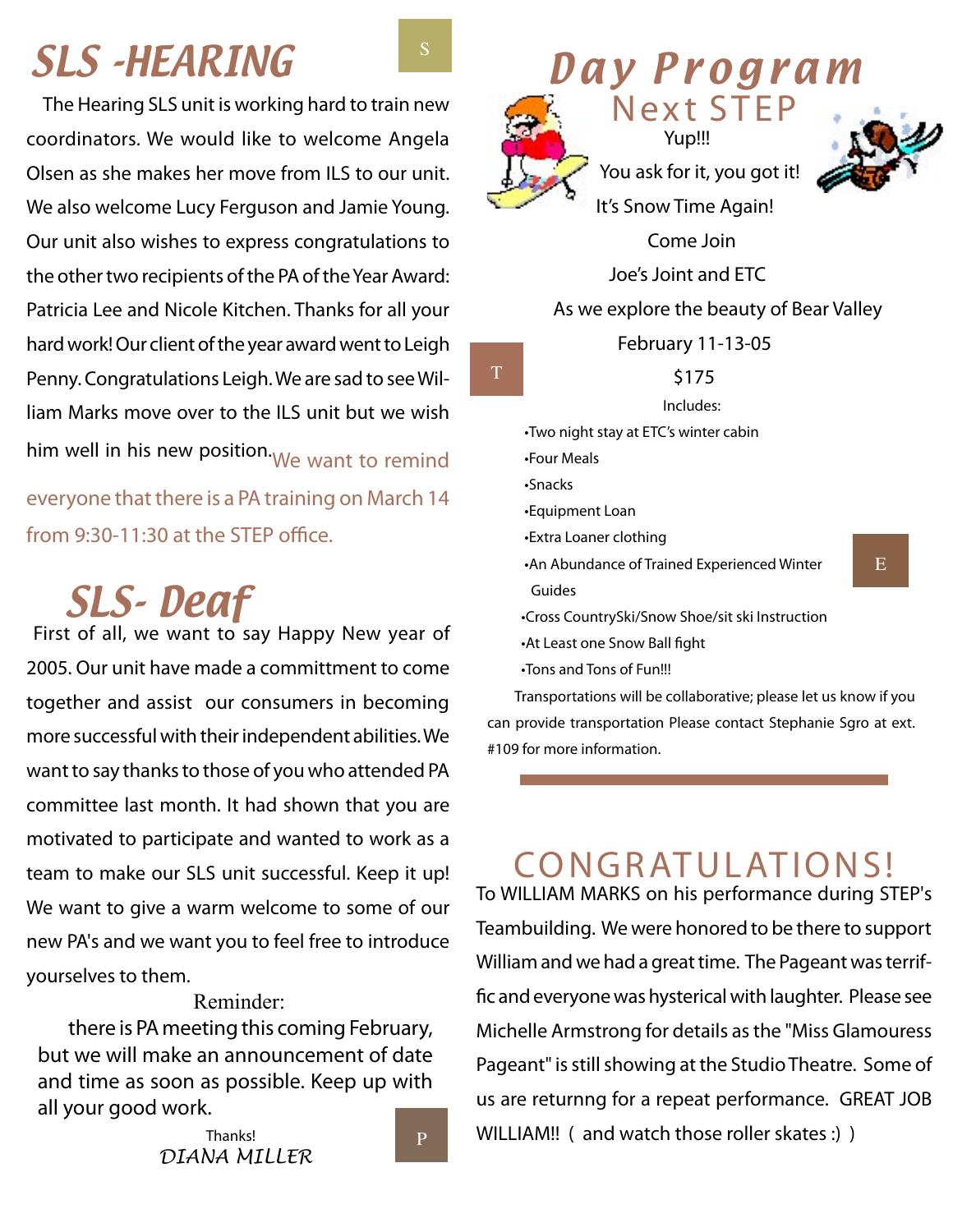## I L S

*ILS Unit would like to welcome William Marks so please make him feel like part of the team. Our unit wishes Angela Olson the best of luck in her new position as an SLS coordinator, we really appreciate all of the hard work and dedication you have shown. You were a great team player and we know you will do great! We have taken on several new clients in the last month and will be taking a couple more in January. Jennifer Alloway will be moving down from Lake Tahoe! Tanika Davenport, Phylis Mahen, Shyanna Mendes, and we finally found LaShonda Lovette after 3 months!! Kirsten Carmichael will be moving to the ILS department in Febuary and Alex Nero will FINNALY be moving out of grandmas house and into the SLS department.*

 *The Parent Support Group will be meeting again on February 17th, from 3:30 to 5pm. Michelle Armstrong will be teaching "Discipline/Building Trust with your Children"- please see posted flier.*

#### *SANDEE NIEVES*

#### *\*\*\*\*\*\*\*\*\*\*\*\*\*\*\*\*\*\*\*\*\*\*\*\*\*\*\*\**

*IF YOU NOTICE A SAFETY HAZARD, PLEASE REPORT IT TO JEN JONES IMME-DIATELY! leave a note in her box, outside of her office. Thank-you!*

*Any articles, announcements, STARS, and resource information is welcome. The deadline for the next newsletter is 2/15/05.*

**Jen's Trivia Question: What is the name of the skin that hangs from a turkey's neck?**

**Be the first person to visit Jen Jone's office with the correct answer and receive a prize:** 

**ANSWER TO LAST MONTH'S QUESTION:** 

 *"SOUTH"* 

 *WINNER: MIKE JONES*

**NEW QUESTION: What does the word "Valentine" mean?**

**Next PA Advisory Committee Meeting: January 24th, 2005 9:00 am - 11:00 am**

**Please re-submit all e-mail addresses to Charlene if you would like the newsletter and other notices e-mailed to you. There was a computer "glich" so all was lost. Thankyou and please resubmit your e-mail.**



#### *Charlene Rhodes*

(Each month a new office staff) •Performs support tasks that are administrative in nature for Directors, primarily Jacquie, Kelly & Melanie

(Examples of work performed may include a broad range of complex responsibilities involving confidential or technical information, such as compiling reports, furnishing information, scheduling meetings and preparing agendas, responding to routine correspondence, researching background material, and responding to visitors and telephones calls.

•Assists other Directors when able, and with instructed by above named Directors.

•Newsletter-Compiles and publishes monthly

•IHSS-Assists with obtaining signatures and copies for Provider/Enrollment Agreements

•Graphics-scanning,copies of prints, negatives, pictures, clipart, etc to use on computers for different projects such as fliers, portfolios, STEP website, announcements, etc.

•Movies, Power Point, Slide shows, etc.(assists with these projects)

•Resource Library-maintain, research information and materials for STEP and assists with graphics and info for Library on STEP website.

•Assists new applicants on computers •Recognition- (in processing of re-vamp-

ing for current year) •PA Advisory Committee-Assists Personal Attendants in obtaining solutions to concerns and answering questions regarding their employment at STEP and the work they do for the Consumers

•MPN-Checks for and sends the Monthly Progress Notes to Alta.

•Assists with putting together packages, portfolios, folders, etc. for various projects (Consulting, presentations, etc.)

•In Addition- To assists Consumers and Staff with various projects when able and as needed.

•Provide support to Office Staff when necessary.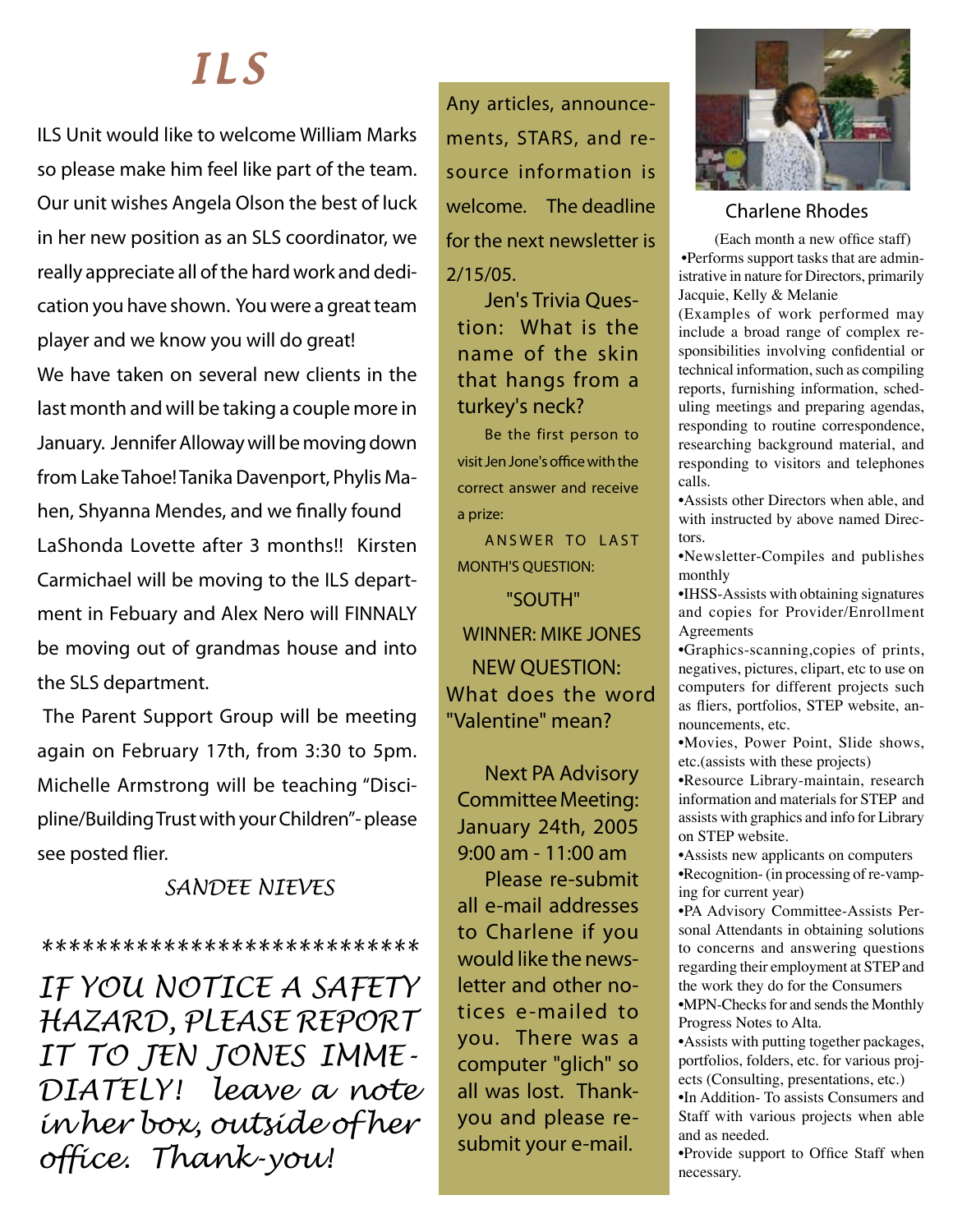# PARENTING - AT IT'S BEST!

*Michelle Armstrong and her co-workers, show the families how to have fun....,*

*on a budget! Twister is a fun way to bring families closer* 

*together!*

*Pardon the pun!*

*All are at least interested....,*



 *If at first skeptical*









 *All have a terriffic timelaughing and smiling while learning how to save.*



 *Just goes to show that people can have fun without spending a lot of money! Way To Go STEP Parenting!!*



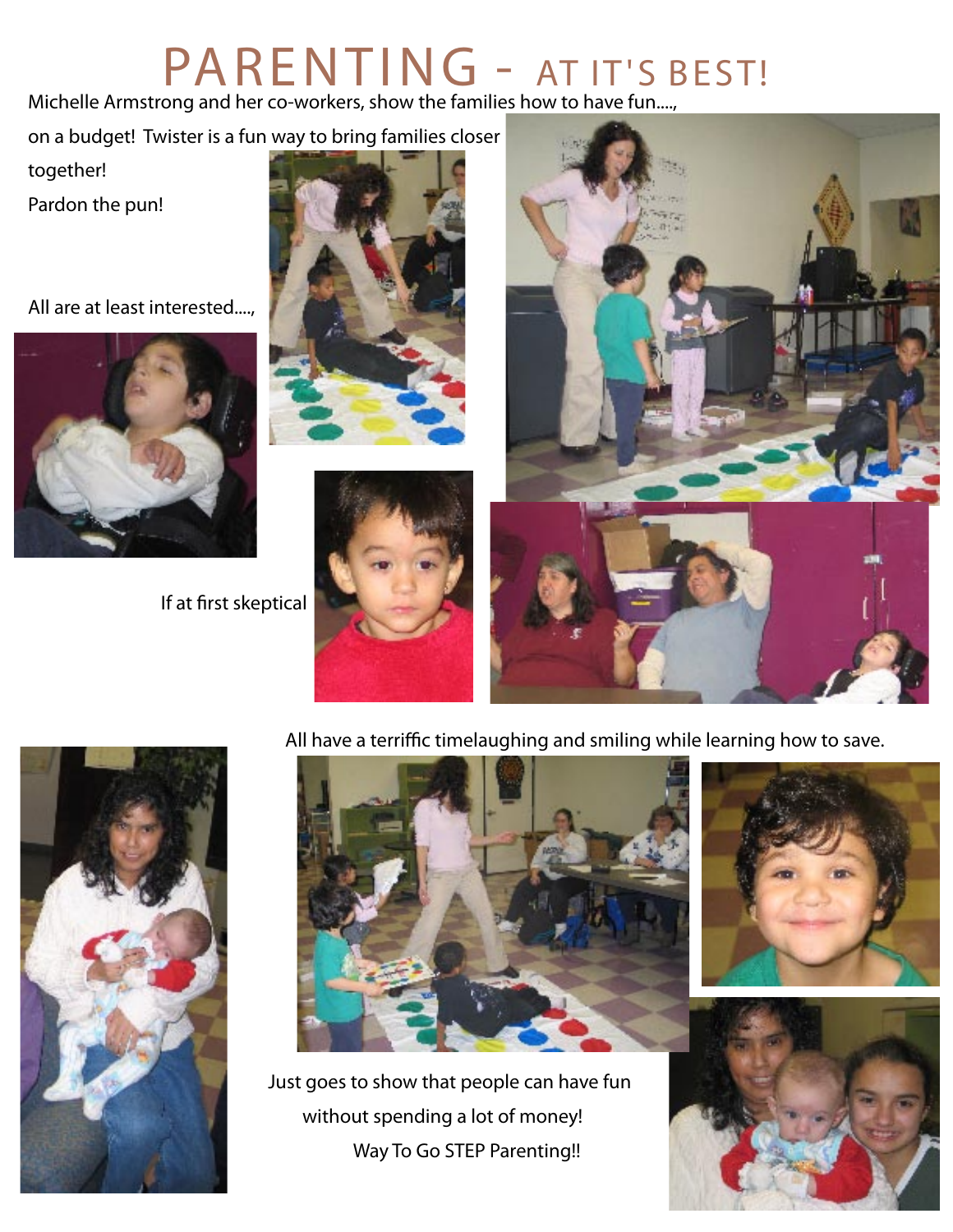### What's Up? Absenteeism

*Unscheduled absenteeism climbed to a five-year high of 2.4 percent in 2004 - but only about two-fifths of employees calling in were actually sick. The remainder called in because of family issues (23 percent), personal needs (18 percent), stress (11 percent) and an entitlement mentality (10 percent), according to Harris Interactive. Researchers attribute some of the trend to a use-it-or-lose-it attitude that may have developed due to fewer sick days being offered and*  fewer companies allowing sick days to accrue from one year to the next. Another trend is that *absenteeism was much higher at companies with poor or fair morale, 35 percent versus 1.9 percent at companies with good or very good morale. The moral? Pay attention to workplace satisfaction. It may be the single biggest factor that determines how employees use or abuse your organization's sick leave policy.*

## Healthy Living:

## QUICK TIPS: "Stress Relief"

Stress is unavoidable. Even the ideal job with the perfect co-workers will have some level of stress. Too much stress, though, can cause problems for you both in the workplace and at home.

Do you have too much stress? These are all indicators that your life is too stressful:

- \* Habitual lateness or absenteeism at work.
- \* Constant feelings of being overwhelmed.
- \* Headaches, fatigue and sleeplessness.
- \* Procrastinating on important projects.
- \* Spending more time at work but accomplishing less.
- \* Losing your sense of humor.

If you notice one or more of these early warning signs of stress in your life, it's time to do something about it. First, you need to identify the primary source of your stress. Some external sources of stress include the following kinds of people:

Disorganized co-workers. A disorganized co-worker can increase your stress by (usually unintentionally) dumping work on you, or forcing you to dig up information they've lost or forgotten. You can reduce their impact on you by candidly telling them how their disorganization is affecting you.

Complainers. Complainers can ruin morale, waste time and make routine meetings and projects extremely stressful. The best way to reduce stress from complainers is to deal with them swiftly. Respond quickly to their negative com ments and, if necessary, approach them in private to let them know that, while you welcome constructive criticism, criticism just for the sake of it is not helpful to anyone.

There is another major source of stress: you! You may be the cause of much of your own stress. If so, here's how to manage it:

Change your perspective. How you look at things affects your stress level. Try to find the positives in situations that seem negative at first glance. Avoid jumping immediately to the worst conclusions.

Set goals. Set achievable, measurable goals for yourself each day. Break up large, imposing tasks into smaller, more easily do-able projects. That will help build a sense of accomplishment and relieve stress.

Source: "Arrest that Stress: How to Depressurize Your Work Life."

T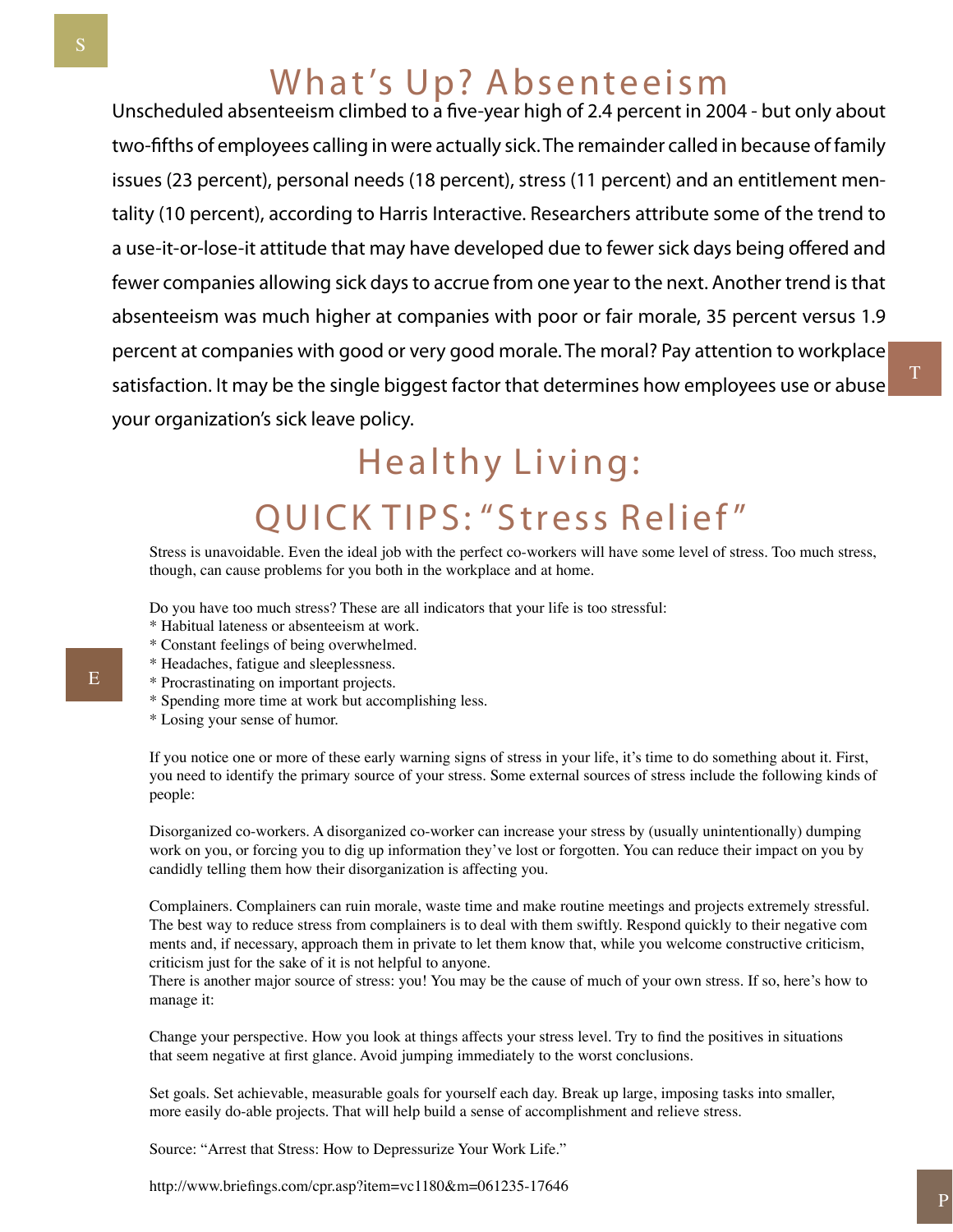## COMPUTER HELP CORNER  *Using Auto Fill to Simplify Formulas*

AutoFill is a great tool to copy and paste information or create a series (such as a list of dates, days of the week, or alphanumeric combinations). It can also be used to make formula entry much easier. Use the AutoFill handle (the small black square in the corner of the cell) to copy the formula to adjacent cells. Excel adjusts the cell refer ences so that the formula calculates each row or column, instead of adding the same numbers over and over.

#### 2. Naming Ranges

Save time by naming a range of cells that you select repeatedly. Just select the range, click the name box (located in the top left corner of the screen and usually contains A1 or another cell reference), type in a name (no spaces -- or some punctuation marks -- allowed), and press Enter. When you need to select that range, click on the dropdown arrow beside the name box and select the range from the list to quickly position your cursor at that range. 3. Auto-Calculate

Just need a quick total? Selecting multiple cells with numbers in them activates the Auto-Calculate feature, which appears in the AutoSum area on the toolbar at the bottom of the screen. (For example, if you select two cells containing a 5 and a 10, text will appear that reads Sum=15.) If you need another basic function instead, such as an average, you can right click on the AutoSum area and change the automatic calculation. The new calculation will be used until it is changed on that computer.

#### 4. Hiding Formulas

You already know the basics of formatting -- changing background and font colors, font sizes, and number for mats- but did you know you can use the Format Cells dialog box to hide and protect formulas as well? Just selec t a cell (or range of cells) that contains a formula, then go to Format --> Cells, and click on the Protection tab. Check the box next to the word Hidden. After you protect the sheet, the formulas will not appear in the Formula Bar and will not be able to be audited.

5. Point and Click for Help

Do you need help with a button or feature, but can't search the Help files because you don't even know what it's called? If you hover your mouse cursor over a button for a few seconds, Excel automatically displays a Screen Tip (or yellow box) indicating the name of the button. Alternatively, if you go to Help --> What's This?, then click on any part of the screen, Excel

### HEALTH EDUCATION LIAISON PROJECT

The Health Education Liasion Project would like to thank all of you for collaborating on development of client Individual Health Plans. For those who have not yet had an opportunity to offer feedback and suggestions, you will soon receive a draft of the new individual health plan for your review and comments. Additionally, appreciation is extended to all who participated in Dr. Ruth Ryan's visit this month and offering invaluable insights as she completed comprehensive health assessments and treatment plans for several of our clients receiving supported living services. It is hoped that Dr. Ryan's holistic approach and experienced based health plans can offer clients a pathway towards a more healthy and happy life and give those of us who support them the roadmap ensure success.



 *JAIMIE DILLARD*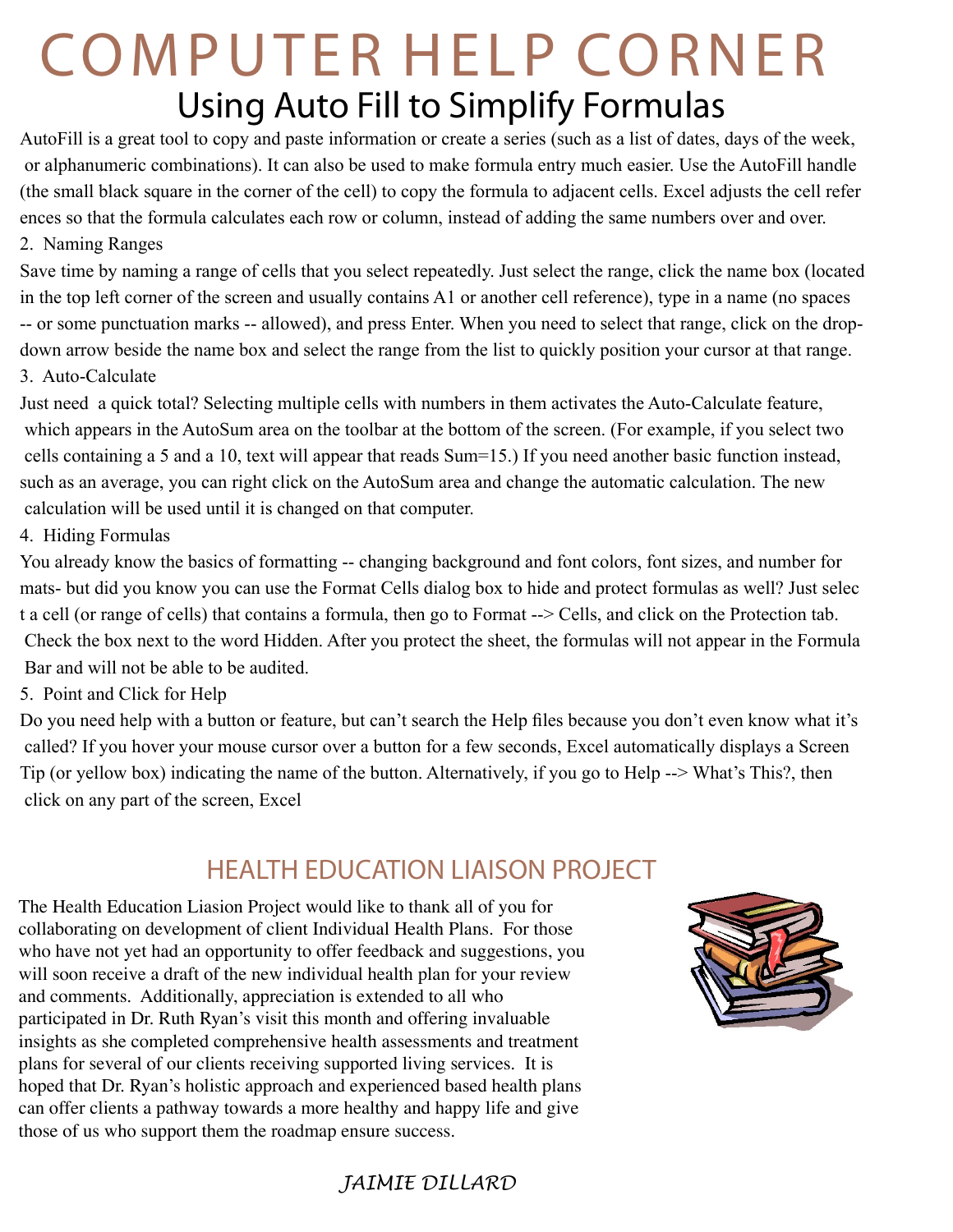## *The Hospital Window*

*Two men, both seriously ill, occupied the same hospital room. One man was allowed to sit up in his bed for an hour each afternoon to help drain the fluid from his lungs. His bed was next to the room's only window. The other man had to spend all his time flat on his back. The men talked for hours on end. They spoke of their wives and families, their homes, their jobs, their involvement in the military service, where they had been on vacation.*

*Every afternoon when the man in the bed by the window could sit up, he would pass the time by describing to his roommate all the things he could see outside the window. The man in the other bed began to live for those one hour periods where his world would be broadened and enlivened by all the activity and color of the world outside. The window overlooked a park with a lovely lake. Ducks*  and swans played on the water while children sailed their model boats. Young lovers walked arm in *arm amidst flowers of every color and a fine view of the city skyline could be seen in the distance. As the man by the window described all this in exquisite detail, the man on the other side of the room would close his eyes and imagine the picturesque*

*scene. One warm afternoon the man by the window described a parade passing by. Although the other man couldn't hear the band - he could see it In his mind's eye as the gentleman by the window por-trayed it with descriptive words. Days and weeks passed. One morning, the day nurse arrived to bring water for their baths only to find the lifeless body of the man by the window, who had died peacefully in his sleep.. She was saddened and called the hospital attendants to take the body away. As soon as it seemed appropriate, the other man asked if he could be moved next to the window. The nurse was happy to make the switch, and after making sure he was comfortable, she left him alone. Slowly,painfully, he propped himself up on one elbow to take his first look at the real world outside. He strained to slowly turn to look out the window beside the bed. It faced a blank wall. The man asked the nurse what could have compelled his deceased roommate who had described such wonderful things outside this window. The nurse responded that the man was blind and could not even see the wall. She said, "Perhaps he just wanted to encourage you."*

*Epilogue:*There is tremendous happiness in making others happy, despite our own situations. Shared grief is half the sorrow, but happiness when shared, is doubled.*If you want to feel rich, just count all the things you have that money can't buy.*"Today is a gift, that's why it is called the

present."

 *The origin of this story is unknown,*

#### *Submitted by: Lynn Vaughan*

*NOTE: We all have difficulties at one time or another......,including the Clients we work and care for.*